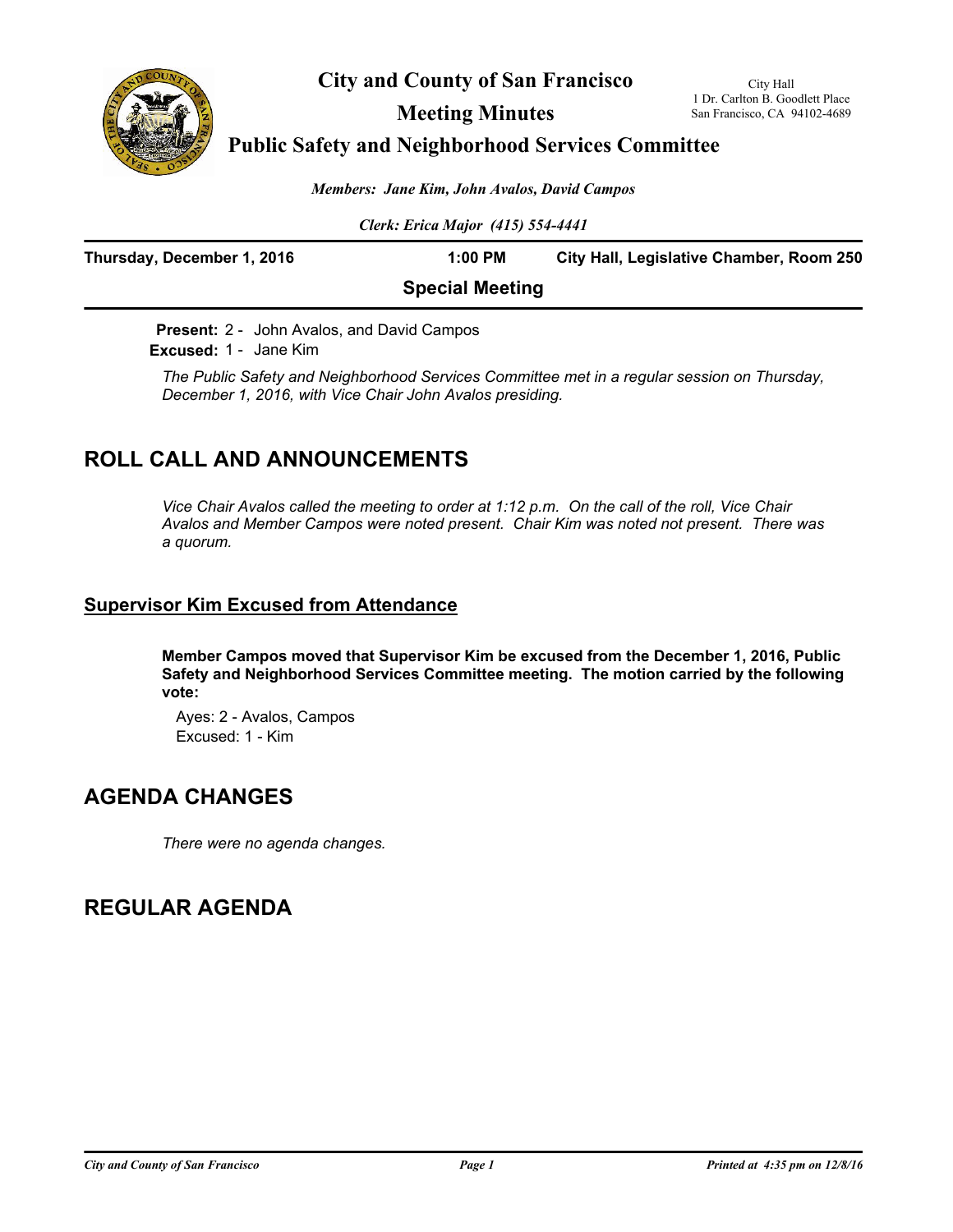### **[161195](http://sfgov.legistar.com/gateway.aspx?m=l&id=31400) [Alex Nieto Memorial]**

#### **Sponsors: Avalos; Campos, Cohen and Mar**

Ordinance directing the Recreation and Park Department to install in Bernal Heights Park a memorial in honor of Alex Nieto; directing official acts in furtherance of this Ordinance; waiving permit and inspection fees for the installation; affirming the Planning Department's determination under the California Environmental Quality Act; and making findings of consistency with the General Plan, and the eight priority policies of Planning Code, Section 101.1.

11/01/16; ASSIGNED to Land Use and Transportation Committee. President Breed waived the 30-day hold pursuant to Board rule 3.22.

11/10/16; REFERRED TO DEPARTMENT. Referred to Planning Department for environmental review; to Recreation and Park Department and Commission for informational purposes.

11/22/16; TRANSFERRED to Public Safety and Neighborhood Services Committee.

11/22/16; RESPONSE RECEIVED. Not defined as a project under CEQA Sections 15378 and 15060(c)(2) because it does not result in a physical change in the environment.

*Heard in Committee. Speakers: Refugio Nieto and Elvira Nieto (Parents of Alex Nieto); Benjamin Bac Sierra (Justice for Alex Nieto); Luis Armando Poot Pat; Archbishop Franzo W. King (Saint John Coltrane African Orthodox Church); Frank Martin del Campo; Iswari España; Mary Mendoza; Maria Cristina Gutierrez; Melissa Gomez (On the Hill: I am Alex Nieto); Mimi Klaussner; Male Speaker; Gilbert Pimento; Male Speaker; spoke in support of the hearing matter.*

**Vice Chair Avalos moved that this Ordinance be AMENDED, AMENDMENT OF THE WHOLE BEARING NEW TITLE, by adding 'and' on Page 1, Line 5, before 'affirming the Planning Department's determination', by striking '; and making findings of consistency with the General Plan, and the eight priority policies of Planning Code, Section 101.1' on Page 1, Lines 6-8; and by striking the clause dating the Planning Department's determination that the actions contemplated in the ordinance is consistent with the City's General Plan and eight priority policies of Planning Code Section 101.1, on Page 1, Lines 1-25. The motion carried by the following vote:**

Ayes: 2 - Avalos, Campos

Excused: 1 - Kim

Ordinance directing the Recreation and Park Department to install in Bernal Heights Park a memorial in honor of Alex Nieto; directing official acts in furtherance of this Ordinance; waiving permit and inspection fees for the installation; and affirming the Planning Department's determination under the California Environmental Quality Act.

**Member Campos moved that this Ordinance be AMENDED, AMENDMENT OF THE WHOLE BEARING SAME TITLE, on Page 2, Lines 15-16, by adding 'The maintenance and upkeep of the memorial shall be the responsibility of the Recreation and Park Department.' The motion carried by the following vote:**

Ayes: 2 - Avalos, Campos Excused: 1 - Kim

**Member Campos moved that this Ordinance be RECOMMENDED AS AMENDED. The motion carried by the following vote:**

Ayes: 2 - Avalos, Campos Excused: 1 - Kim